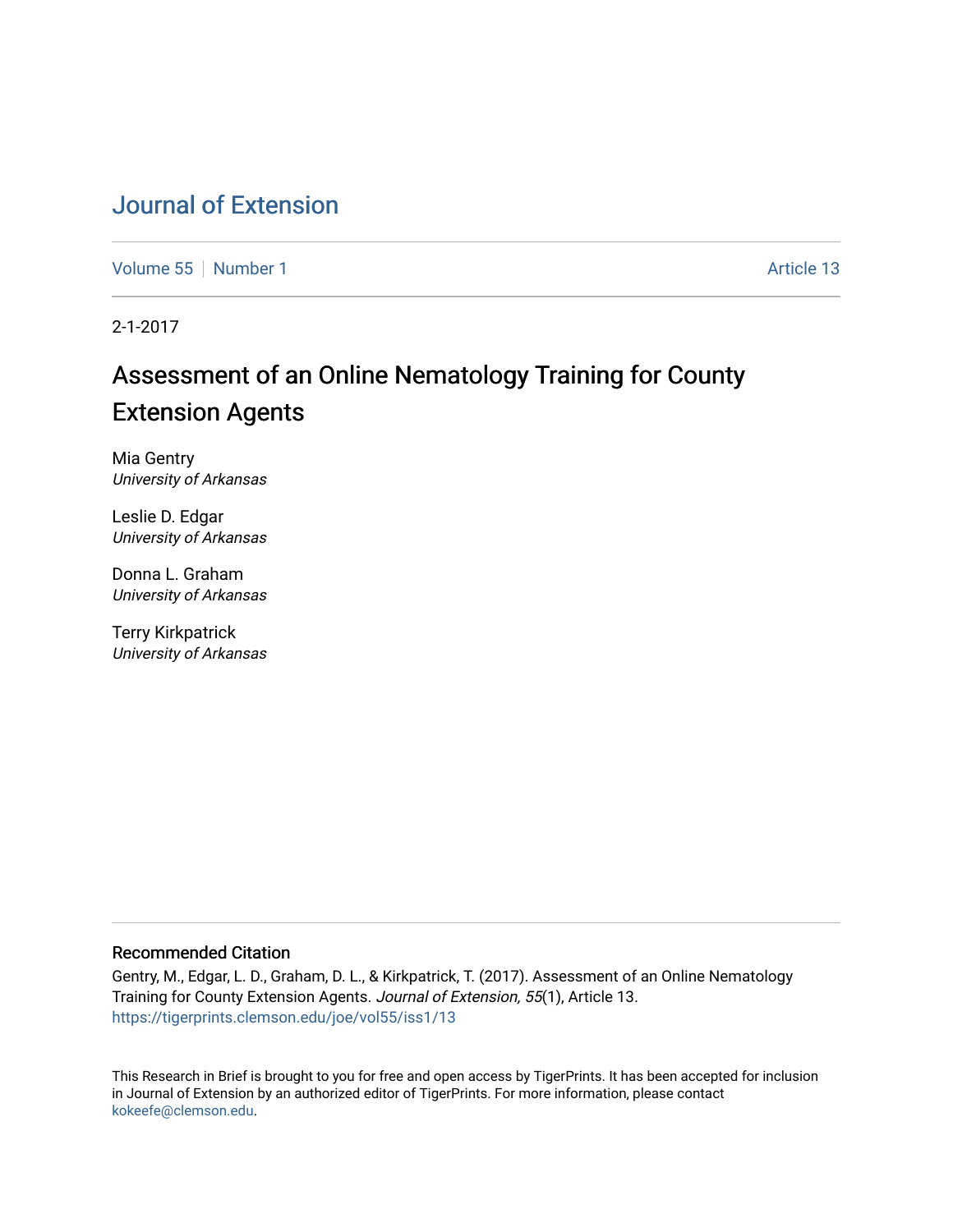

**February 2017 Volume 55 Number 1 Article # 1RIB7 Research In Brief**

# **Assessment of an Online Nematology Training for County Extension Agents**

### **Abstract**

A set of online nematology modules was administered to county Extension employees for the purpose of assessing its efficacy as a training tool on the basis of participants' changes in knowledge and evaluative feedback. Mean pretest and posttest scores indicated increases in participants' levels of nematology knowledge and comfort with nematology topics. Participants found using the modules to be an effective method of learning. We recommend that other online training modules be developed and that future research involve testing the materials in a controlled setting so that a determination can be made as to whether the knowledge change was due to the treatments or external factors.

**Mia Gentry** Former Graduate Assistant University of Arkansas Fayetteville, Arkansas

**Leslie D. Edgar** Professor and Assistant Dean, Dale Bumpers College of Agricultural, Food, and Life Sciences University of Arkansas Fayetteville, Arkansas [ledgar@uark.edu](mailto:ledgar@uark.edu)

**Donna L. Graham** Professor of Extension **Education** Agricultural Education, Communications, and **Technology** Department University of Arkansas Fayetteville, Arkansas [dgraham@uark.edu](mailto:dgraham@uark.edu)

**Terry Kirkpatrick** Professor of Plant Pathology University of Arkansas Division of Agriculture Fayetteville, Arkansas [kirkpatr@uark.edu](mailto:kirkpatr@uark.edu)

### **Introduction**

Extension agents play a valuable role in the dissemination of research-based information and educational materials needed by many audiences, including agricultural producers. Agents generally attend in-service training to receive instruction in subject matter areas to remain current in subjects and techniques pertinent to their jobs (Seevers & Graham, 2012). Recent innovations in Extension agent training and education include e-learning. Research has shown that Internet-based training for Extension agents is effective and that many agents are open to this method of training (Lippert, Plank, & Radhakrishna, 2000; McCann, 2007). However, multiple barriers, such as time, money, and training, constrain Extension professionals from adopting new technology and innovations (Diem, Hino, Martin, & Meisenbach, 2011).

One of the many areas in which training is needed in Arkansas is agronomic crop production. Soybean and cotton production make significant contributions in the state (University of Arkansas Division of Agriculture, 2012), but crop losses caused by plant diseases have a significant impact on yield. Nematodes are a major concern for cotton and soybean producers, causing \$33 billion in crop loss in the United States (Pimentel, 2010). These plant-parasitic nematodes are estimated to account for "at least 90% of crop losses" in Arkansas annually (Kirkpatrick & Thomas, n.d., p. 2).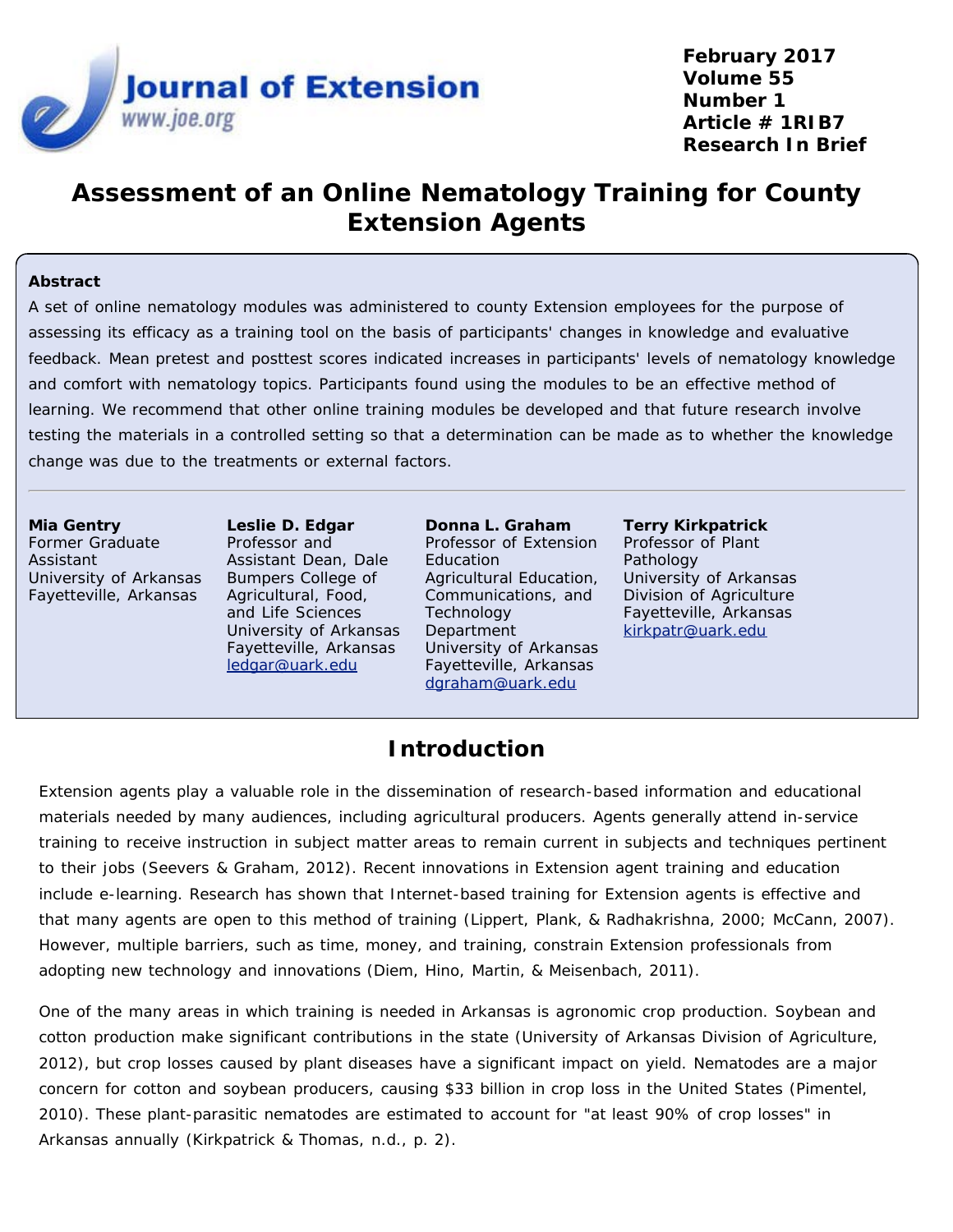#### Research In Brief **Assessment of an Online Nematology Training for County Extension Agents Allows** JOE 55(1)

Due to the significant impacts of plant-parasitic nematodes, leading researchers in the field of plant pathology identified a great need to expand the knowledge base in plant and soil nematology and to increase research, education, and outreach in nematology (Barker et al., 1994). With limited resources for helping county agents stay up-to-date about nematodes, Extension must explore new technologies for training agents on the topic.

Our study was guided by the ADDIE model of instructional design for online learning (Allen, 2006; Shelton & Saltsman, 2007). The ADDIE model promotes the use of analyzing, designing, developing, implementing, and evaluating phases in the instructional design process (Allen, 2006). The analysis phase of ADDIE requires instructional designers to analyze the need for training and to compare that need with the "skills, knowledge, and abilities" of the targeted learners (Allen, 2006, p. 436). Previous research involved a needs assessment for determining knowledge, competencies, and skills of the target audience (Gentry, Edgar, Graham, & Kirkpatrick, 2017). The ADDIE model was deemed the most appropriate model to follow because it involves analysis of the materials needed for the intended instruction. As a result of such analysis, the instruction is designed, developed, and implemented in the way that is most usable and practical with regard to enabling the target audience to understand the content of the training. Last, an evaluation of the training materials occurs, and modifications that are necessary for increasing audience understanding are made (Allen, 2006). Evaluation is an important component of Extension training development, especially training provided through electronic dissemination, and should be used to improve electronic training materials.

### **Objectives**

This article focuses on the second phase of a study addressing an online nematology training developed for Extension agents and crop consultants. The following objectives guided the study:

- Assess the usability of an online nematology educational training on the basis of changes in knowledge among Arkansas agricultural county Extension agents and research support staff.
- Assess the usability of an online nematology educational training on the basis of evaluative feedback from Arkansas agricultural county Extension agents and research support staff.

### **Methods**

The population for the study was agricultural county Extension agents and research support staff in the Arkansas Delta district. The research was approved by the University of Arkansas's institutional review board.

The training consisted of three modules addressing nematology topics. The modules covered basic introductory information about plant-parasitic nematodes, signs and symptoms of plant diseases, and soil sampling for plant-parasitic nematodes. Each module comprised a short lesson and a quiz. All modules were designed in Articulate Storyline, software used for authoring interactive e-learning content. All content was based on research findings and information from peer-reviewed journals, Extension fact sheets, and publications containing Extension recommendations. The training was administered as an asynchronous, selfguided e-learning course. All materials were made available on the University of Arkansas Cooperative Extension Service in-service training site. The in-service training site is powered by Moodle, an e-learning management system (Moodle.org, 2013).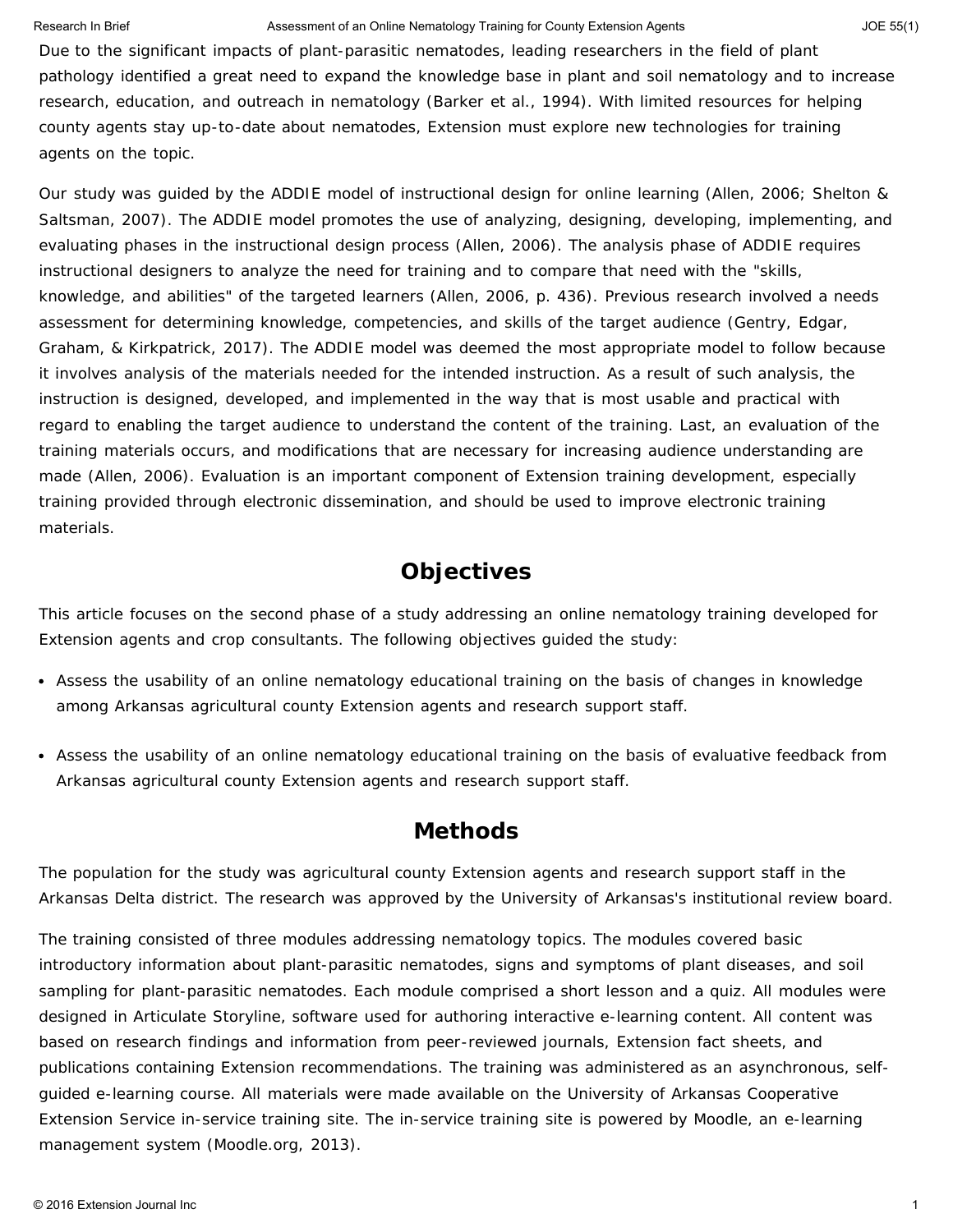#### Research In Brief **Assessment of an Online Nematology Training for County Extension Agents Agents** JOE 55(1)

A one-group pretest/posttest design was used for the study (Campbell & Stanley, 1963), with data collected at multiple points during the study. The pretest was for assessing respondents' nematology knowledge prior to completion of the modules. The pretest collectively consisted of quiz questions taken from each module and was administered in its entirety prior to participants' attempting the modules. Participants were not provided with feedback regarding their correct and incorrect answers on the pretest. Data for questions not included in both the pretest and posttest were omitted from the data analysis. For each module, respondents were required to complete the lesson and then complete the corresponding posttest (lesson quiz) to demonstrate any knowledge change resulting from completion of the lesson. In addition to the pretest/posttest questions, a pretraining questionnaire was administered. The questionnaire consisted of demographic questions and Likert-type scaled questions. And, finally, a posttraining questionnaire was administered after completion of all three modules for the purpose of discovering participants' perceptions of the modules. Participants potentially could have completed all aspects of the training in less than 2.5 hr.

Analysis of data included identifying descriptive statistics and performing paired-samples *t*-tests. We analyzed responses from Likert-type scaled questions by calculating the median and mode to measure central tendency. We measured variability by calculating frequencies. Because Likert-type scaled questions are ordinal in nature, the most appropriate analyses were median, mode, and frequencies (Boone & Boone, 2012). We analyzed pretest and posttest responses using paired-samples *t*-tests to determine whether there was a significant difference in participants' knowledge levels before and after taking part in the training.

### **Findings**

As mentioned, demographic information was collected through the use of a pretraining questionnaire (*N* = 33). Among the participants in the study, 33% (*n* = 11) were county agents, 33% (*n* = 11) were county agents with county staff chair responsibilities, 21% (*n* = 7) were program associates, and 12% (*n* = 4) were program technicians. A majority of participants (82%, *n* = 27) were male. Most participants (73%, *n* = 24) had a master's degree, 27% (*n* = 9) had a bachelor's degree, and 4% had completed some graduate coursework. Participants 46 to 55 years old represented the largest age group (37%, *n* = 12). Taken together, those aged 18 to 33 and 34 to 45 made up the next largest age group (22%, *n* = 7), and those aged 56 to 64 made up 19% of the participants  $(n = 6)$ .

With regard to study objective 1, we used data from the pretests and posttests to assess participants' changes in knowledge (Table 1). The average overall pretest score was 84.97 (*SD* = 11.55), and the average overall posttest score was 94.39 (*SD* = 6.07). We performed a matched paired *t*-test to determine whether the difference in mean test scores was significant. Test statistics from the analysis showed a significant difference between the overall pretest score and overall posttest score  $(t[28] = 5.18, p = <.001)$ .

#### **Table 1.**

Paired-Samples *t*-Test Results from Study Pretest and Posttest Scores

| Test                            | No. <i>M SD t</i> |                   |  |
|---------------------------------|-------------------|-------------------|--|
| Module 1 pretest 29 89.65 14.32 |                   |                   |  |
|                                 |                   | $2.43 \qquad 02*$ |  |
| Module 1 posttest 29 95.63 5.43 |                   |                   |  |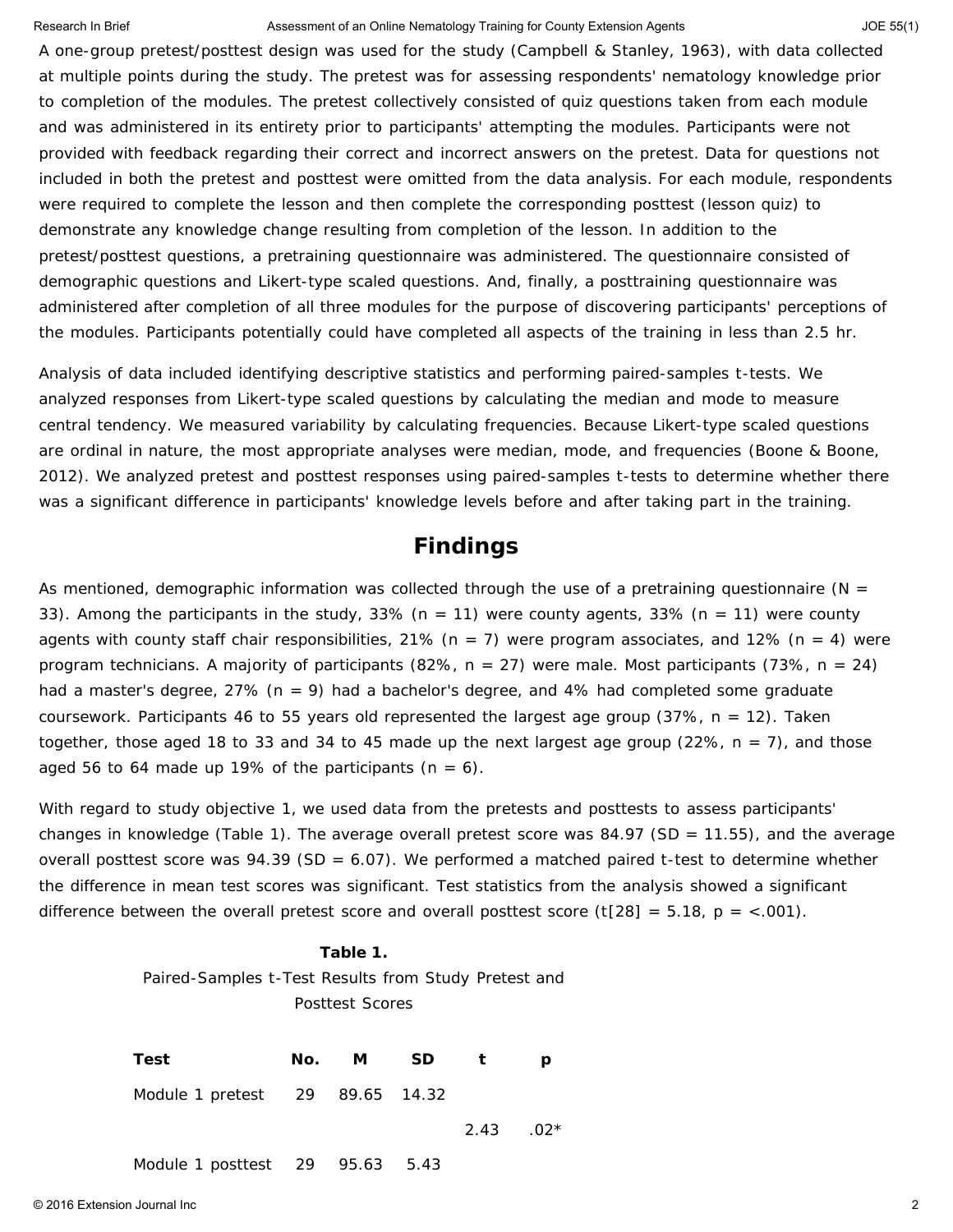| Module 2 pretest 29 88.36 19.46  |                |       |      |                   |  |
|----------------------------------|----------------|-------|------|-------------------|--|
|                                  |                |       | 2.91 | $< 0.01*$         |  |
| Module 2 posttest 29 99.14 4.64  |                |       |      |                   |  |
| Module 3 pretest 29              | 80.00          | 16.69 |      |                   |  |
|                                  |                |       |      | $5.53 \div .001*$ |  |
| Module 3 posttest 29 95.17 11.22 |                |       |      |                   |  |
| Overall pretest                  | 33 84.97 11.55 |       |      |                   |  |
|                                  |                |       | 5.18 | $< 0.001*$        |  |
| Overall posttest                 | 29 94.39       | 6.07  |      |                   |  |
| * $p$ < .05 level.               |                |       |      |                   |  |

With regard to study objective 2, we used data from the pretraining and posttraining questionnaires to assess changes in participants' levels of comfort with nematology topics and to identify participants' perceptions of the effectiveness of the training.

According to their responses on the pretraining questionnaire, before participating in the training, participants were "comfortable" with the majority of nematology topics identified (Table 2). A majority of respondents indicated prior to instruction that they were "very comfortable" (median of 4, mode of 5) collecting soil samples for nematodes (Table 2).

#### **Table 2.**

Respondents' Comfort Levels with Nematology Topics Before Instruction

|                                                                                                                                       |     |               |             | Likert-type scale |                |   |    |                |
|---------------------------------------------------------------------------------------------------------------------------------------|-----|---------------|-------------|-------------------|----------------|---|----|----------------|
|                                                                                                                                       |     |               |             | frequencies       |                |   |    |                |
| <b>I</b> tem                                                                                                                          | No. | <b>Median</b> | <b>Mode</b> | 1                 | $\overline{2}$ | 3 | 4  | 5              |
| Assisting Extension clients with<br>general nematology topics                                                                         | 33  | 4             | 4           | 2                 | 5              | 6 | 15 | 5              |
| Properly collecting soil samples<br>for nematode detection                                                                            | 33  | 4             | 5           | $\mathbf{1}$      | $\overline{4}$ | 7 | 8  | 13             |
| Using a web-based tutorial for<br>learning in general                                                                                 | 33  | 4             | 4           | 2                 | $\mathbf{1}$   | 6 | 17 | $\overline{7}$ |
| Using a web-based tutorial for<br>learning about nematology                                                                           | 33  | 4             | 4           | $\mathbf{1}$      | $\mathcal{P}$  | 6 | 16 | 8              |
| Note. Likert-type scale: $1 = very uncomfortable$ , $2 = uncomfortable$ , $3 = neutral$ , $4$<br>= comfortable, 5 = very comfortable. |     |               |             |                   |                |   |    |                |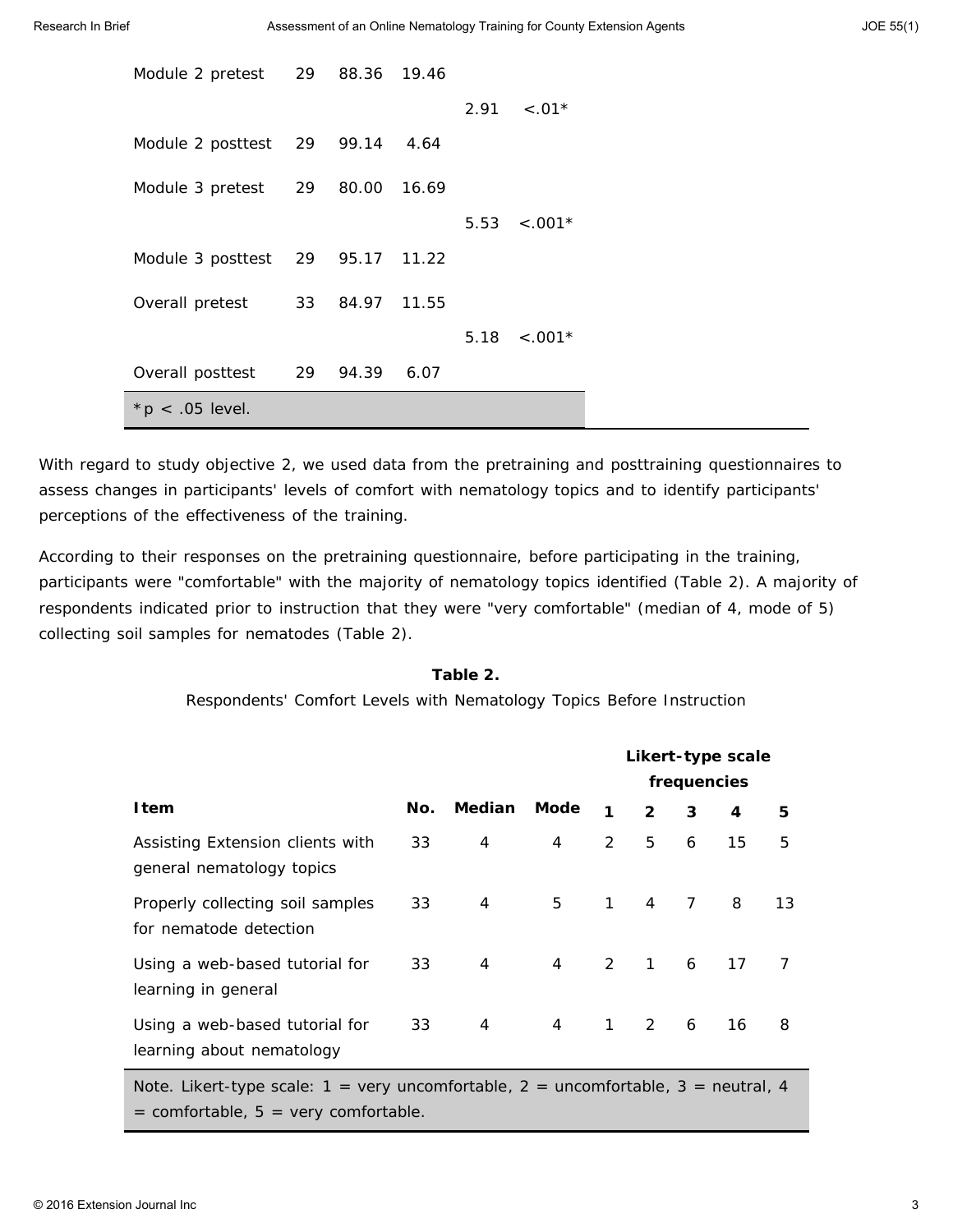### Research In Brief **Assessment of an Online Nematology Training for County Extension Agents Agents** JOE 55(1)

After instruction, participants were asked to indicate their comfort levels with the same nematology topics that had been presented in the pretraining questionnaire. Participants indicated that they were "very comfortable" with the majority of nematology topics listed (Table 3). Overall, however, participants rated their comfort level with assisting Extension clients with general nematology topics as "comfortable" (Table 3).

#### **Table 3.**

Respondents' Comfort Levels with Nematology Topics After Instruction

|                                                                                                                                                      |     |        |      | Likert-type scale |               |               |    |    |
|------------------------------------------------------------------------------------------------------------------------------------------------------|-----|--------|------|-------------------|---------------|---------------|----|----|
|                                                                                                                                                      |     |        |      | frequencies       |               |               |    |    |
| I tem                                                                                                                                                | No. | Median | Mode | 1                 | $\mathcal{P}$ | 3             | 4  | 5  |
| Assisting Extension clients with<br>general nematology topics                                                                                        | 27  | 4      | 4    | $\mathbf{1}$      | 0             | $\mathcal{P}$ | 14 | 10 |
| Properly collecting soil samples<br>for nematode detection                                                                                           | 27  | 5      | 5    | $\mathbf{1}$      | $\Omega$      | $\mathbf{1}$  | 5  | 20 |
| Using a web-based tutorial for<br>learning in general                                                                                                | 27  | 5      | 5    | $\mathbf{1}$      | $\Omega$      | 3             | 5  | 18 |
| Using a web-based tutorial for<br>learning about nematology<br>topics                                                                                | 27  | 5      | 5    | 2                 | $\Omega$      | $\Omega$      | 11 | 14 |
| Note. Likert-type scale: $1 = \text{very uncombine}$ , $2 = \text{uncombine}$ , $3 = \text{neutral}$ , $4$<br>$=$ comfortable, 5 = very comfortable. |     |        |      |                   |               |               |    |    |

Participants also were asked to indicate their perceptions of the effectiveness of the online nematology modules (see Table 4). Most participants strongly agreed that the modules were effective. When asked whether the training was as effective for learning as traditional face-to-face classes, most participants agreed that it was (median  $= 4$ , mode  $= 4$ ). Participants also were asked to rate their agreement with the statement "I feel comfortable using this web-based tutorial as a way of learning." Overall, participants expressed strong agreement with the statement (median  $= 5$ , mode  $= 5$ ). For a majority (52%) of participants who completed the posttraining questionnaire, the online nematology training was the first webbased tutorial they had ever completed. All the first-time users responded on the posttest questionnaire that they planned to use web-based learning tools again.

### **Table 4.**

Respondents' Perceptions of Usability of Online Educational Nematology Modules After Instruction

|                                |     |                   |            | Likert-type scale |             |  |                         |     |  |  |
|--------------------------------|-----|-------------------|------------|-------------------|-------------|--|-------------------------|-----|--|--|
|                                |     |                   |            |                   | frequencies |  |                         |     |  |  |
| <b>Item</b>                    | No. | Median Mode 1 2 3 |            |                   |             |  | $\overline{\mathbf{A}}$ | - 5 |  |  |
| I found this tutorial to be an | 27  | - 5               | 5 0 0 0 13 |                   |             |  |                         | -14 |  |  |
| effective method of presenting |     |                   |            |                   |             |  |                         |     |  |  |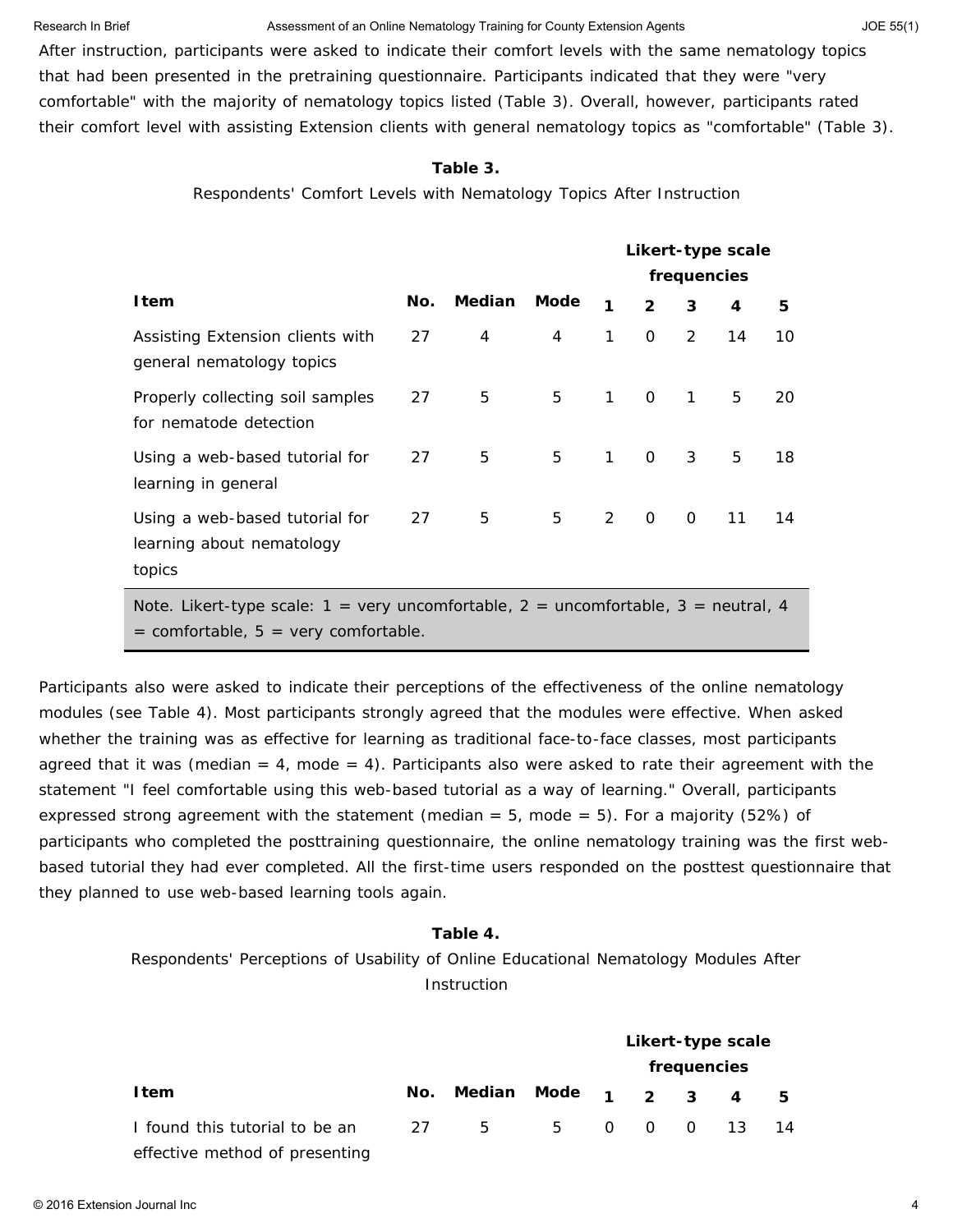| information                                                                                                            |    |                |                |             |                |                |    |    |
|------------------------------------------------------------------------------------------------------------------------|----|----------------|----------------|-------------|----------------|----------------|----|----|
| I found this tutorial to be an<br>effective method of learning                                                         | 27 | 5 <sub>5</sub> | 5              | $\Omega$    | $\overline{0}$ | $\mathcal{P}$  | 9  | 16 |
| I found this tutorial to be just<br>as effective for learning as<br>traditional "face-to-face" classes                 | 27 | $\overline{4}$ | $\overline{4}$ |             | $1 \quad 1$    | 8              | 11 | 6  |
| I feel comfortable using this<br>web-based tutorial as a way of<br>learning                                            | 27 | 5 <sub>5</sub> | 5              | $1 \quad 0$ |                | $\overline{2}$ | 8  | 16 |
| Note. Likert-type scale: $1 =$ strongly disagree, $2 =$ disagree, $3 =$ neutral, $4 =$ agree,<br>$5 =$ strongly agree. |    |                |                |             |                |                |    |    |

### **Conclusions and Recommendations**

We assessed the effectiveness and usability of an online introductory nematology educational training. A majority of the Extension agents who participated in the study had a need for nematology knowledge but were unsure about participating in a training delivered via electronic means. Assessing the knowledge gained by participants and participants' perceptions about the usability of the modules was essential to completing the instructional design process in accordance with the ADDIE model (Allen, 2006; Shelton & Saltsman, 2007).

Using difference in pretest and posttest scores as an indicator of change in knowledge, we determined that the modules were highly effective. E-learning should be expanded to other subject matter areas for which critical training is needed. The use of online training can help eliminate barriers that constrain Extension agents as well as help Extension disseminate timely information. Our findings support previous research indicating that online training is effective (Lippert et al., 2000; McCann, 2007). However, it was possible for participants to complete the training units in just over 2 hr. Future research should include longitudinal studies assessing knowledge retention.

Medians and modes indicate that participants' comfort levels related to assisting Extension clients with general nematology topics and properly collecting soil samples did not increase as a result of completing the modules. These findings are not surprising because participants had nematology interest or experience. At the same time, for a majority of participants, comfort levels with using web-based tutorials for learning about nematology topics and learning in general increased to "very comfortable." A majority of participants strongly agreed that the tutorial was an effective method of presenting information and an effective method of learning and that they felt comfortable using the web-based tutorial as a way of learning. Overall, feedback from participants indicated that the modules were useful and that respondents were comfortable using the training and felt the training was as effective as face-to-face instruction. The modules were easy to use with no specific training and thus were deemed usable; therefore, it is recommended that other modules be developed for asynchronous delivery for future research. Specialists or staff development personnel responsible for the development and delivery of in-service training can follow the model described here. Local agents will benefit from receiving training at their desks, with barriers related to time and travel having been eliminated.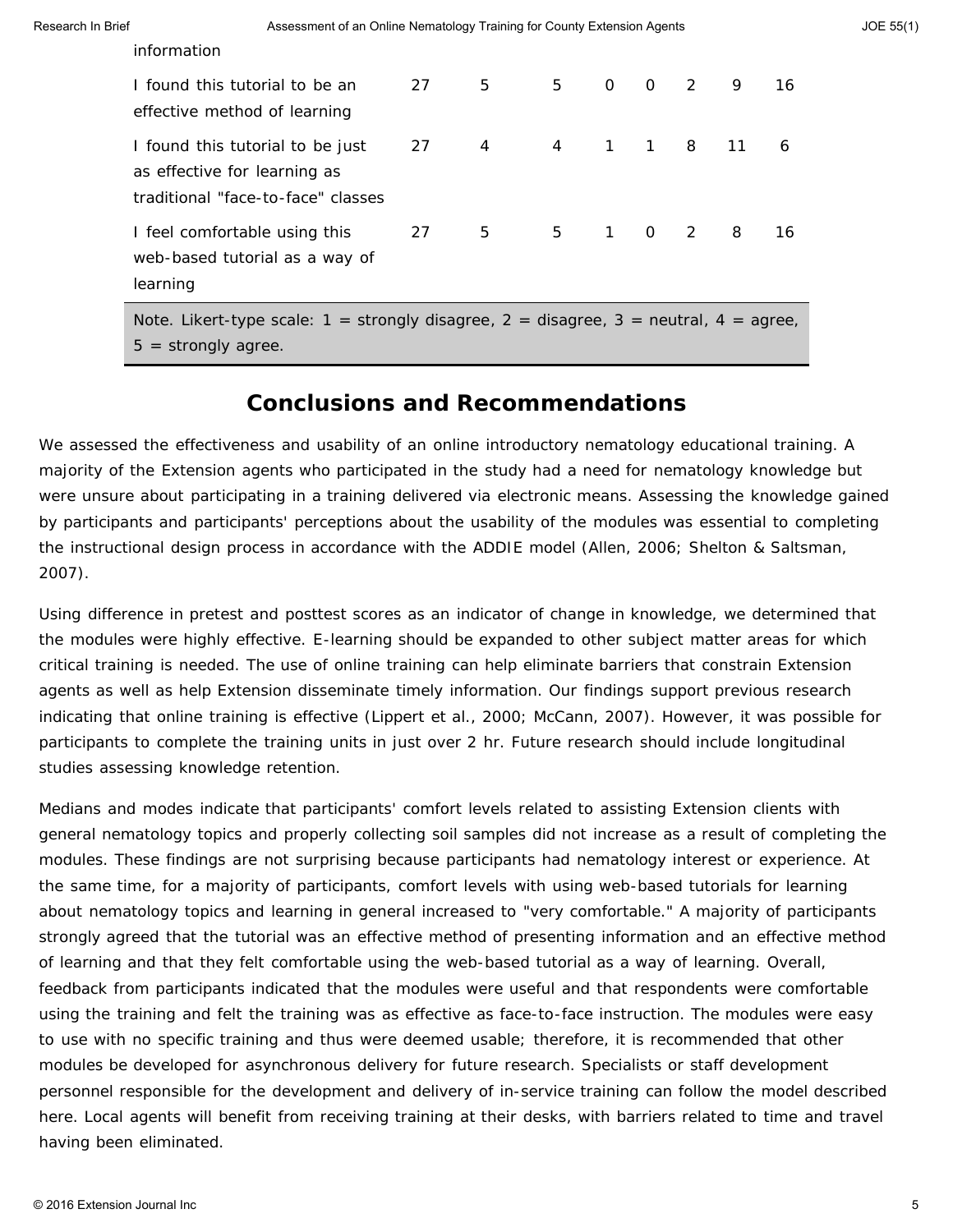#### Research In Brief **Assessment of an Online Nematology Training for County Extension Agents Allows** JOE 55(1)

Finally, methods developed and implemented for educating county agents as a result of the findings presented here should align with the goal of meeting the needs of changing Extension clientele. County agents are important for connecting land-grant universities to communities through education, research, and outreach. Catering to the needs of a "progressive and growing constituency" includes Extension's being a leader in its use of technology (Diem et al., 2011, "Summary and Conclusion"). The training modules on nematodes should be made available to agricultural producers, and the model described here should serve to guide the development of resources for the general public.

### **References**

Allen, W. C. (2006). Overview and evolution of the ADDIE training system. *Advances in Developing Human Resources*, *4*(8), 430–441. doi:10:1177/1523422306292942

Barker, K. R., Hussey, R. S., Krusberg, L. R., Bird, G. W., Dunn, R. A., Ferris, H., . . . Schmitt, D. P. (1994). Plant and soil nematodes: Societal impact and focus for the future. *Journal of Nematology*, *26*(2), 127–137. Retrieved from <http://www.ncbi.nlm.nih.gov/pmc/articles/PMC2619488/pdf/127.pdf>

Boone, H., & Boone, D. (2012). Analyzing Likert data. *Journal of Extension*, *50*(2) Article 2TOT2. Available at: [https://www.joe.org/joe/2012april/pdf/JOE\\_v50\\_2tt2.pdf](https://www.joe.org/joe/2012april/pdf/JOE_v50_2tt2.pdf)

Campbell, D. T., & Stanley, J. C. (1963). *Experimental and quasi-experimental designs for research.* Chicago, IL: Rand McNally.

Diem, K. G., Hino, J., Martin, D., & Meisenbach, T. (2011). Is Extension ready to adopt new technology for delivering programs and reaching new audiences? *Journal of Extension*, *49*(6) Article 6FEA1. Available at: <https://www.joe.org/joe/2011december/a1.php>

Gentry, M., Edgar, L. D., Graham, D. L., & Kirkpatrick, T. L. (2017). Assessing Extension Agents' Nematology Knowledge Needs and Related Resource Preferences: Implications for Trainings on Complex Agricultural Topics. *Journal of Extension*, *55*(1) Article 1FEA5. Available at: <https://www.joe.org/joe/2017february/a5.php>

Assessing Extension Agents' Nematology Knowledge Needs and Related Resource Preferences: Implications for Trainings on Complex Agricultural Topics

Kirkpatrick, T. L., & Thomas, A. C. (n.d.). Crop rotation for management of nematodes in cotton and soybean. Retrieved from [http://www.uaex.edu/Other\\_Areas/publications/PDF/FSA-7550.pdf](http://www.uaex.edu/Other_Areas/publications/PDF/FSA-7550.pdf)

Lippert, R. M., Plank, C. O., & Radhakrishna, R. (2000). Beyond perception: A pretest and posttest evaluation of a regional Internet Extension in-service training. *Journal of Extension*, *38*(2) Article 2FEA2. Available at: <https://www.joe.org/joe/2000april/a2.html>

McCann, B. M. (2007). The effectiveness of Extension in-service training by distance: Perception versus reality. *Journal of Extension*, *45*(1) Article 1FEA4. Available at: <https://www.joe.org/joe/2007february/a4.php>

Moodle.org. (2013). About Moodle. Retrieved from [http://docs.moodle.org/25/en/About\\_Moodle](http://docs.moodle.org/25/en/About_Moodle)

Pimentel, D. (2010). *Biological invasions: Economic and environmental costs of alien plant, animal and microbe species.* Boca Raton, FL: CRC Press.

Seevers, B., & Graham, D. (2012). *Education through Cooperative Extension*. Fayetteville, AR: University of